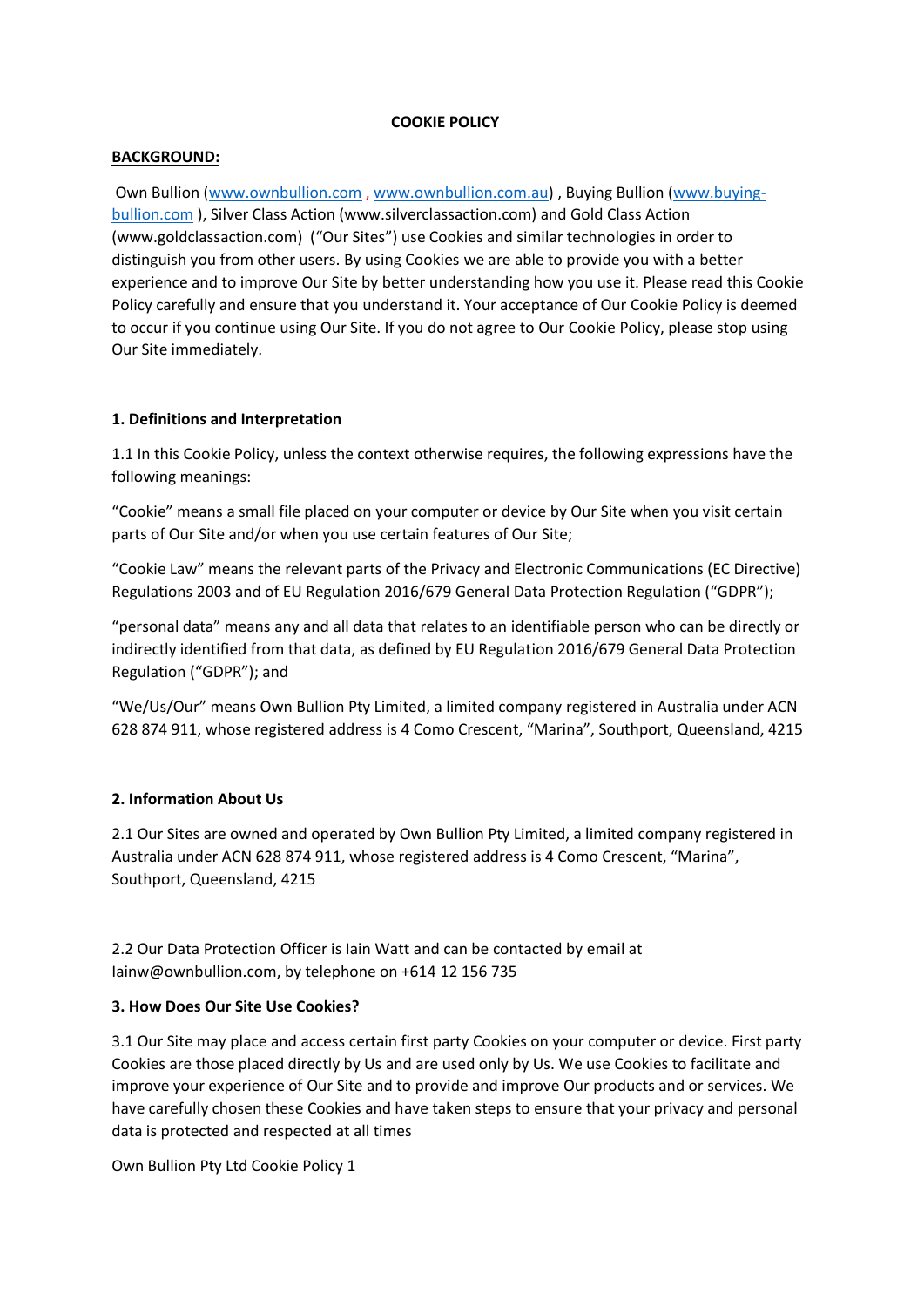3.2 By using Our Site, you may also receive certain third party Cookies on your computer or device. Third party Cookies are those placed by websites, services, and/or parties other than Us. Third party Cookies are used on Our Site for advertising services. For more details, please refer to section 4 below.

3.3 All Cookies used by and on Our Site are used in accordance with current Cookie Law. We may use some or all of the following types of Cookie:

3.3.1 Strictly Necessary Cookies, A Cookie falls into this category if it is essential to the operation of Our Site, supporting functions such as logging in, your shopping basket, and payment transactions.

3.3.2 Analytics Cookies, It is important for Us to understand how you use Our Site, for example, how efficiently you are able to navigate around it, and what features you use. Analytics Cookies enable us to gather this information, helping Us to improve Our Site and your experience of it.

3.3.3 Functionality Cookies, Functionality Cookies enable Us to provide additional functions to you on Our Site such as personalisation and remembering your saved preferences. Some functionality Cookies may also be strictly necessary Cookies, but not all necessarily fall into that category.

3.3.4 Targeting Cookies It is important for Us to know when and how often you visit Our Site, and which parts of it you have used (including which pages you have visited and which links you have visited). As with analytics Cookies, this information helps us to better understand you and, in turn, to make Our Site and advertising more relevant to your interests. Some information gathered by targeting Cookies may also be shared with third parties.

3.3.5 Third Party Cookies, Third party Cookies are not placed by Us; instead, they are placed by third parties that provide services to Us and/or to you. Third party Cookies may be used by advertising services to serve up tailored advertising to you on Our Site, or by third parties providing analytics services to Us (these Cookies will work in the same way as analytics Cookies described above).

3.3.6 Persistent Cookies, Any of the above types of Cookie may be a persistent Cookie. Persistent Cookies are those which remain on your computer or device for a predetermined period and are activated each time you visit Our Site.

3.3.7 Session Cookies, Any of the above types of Cookie may be a session Cookie. Session Cookies are temporary and only remain on your computer or device from the point at which you visit Our Site until you close your browser. Session Cookies are deleted when you close your browser.

3.4 Cookies on Our Site are not permanent and will expire as indicated in the table below.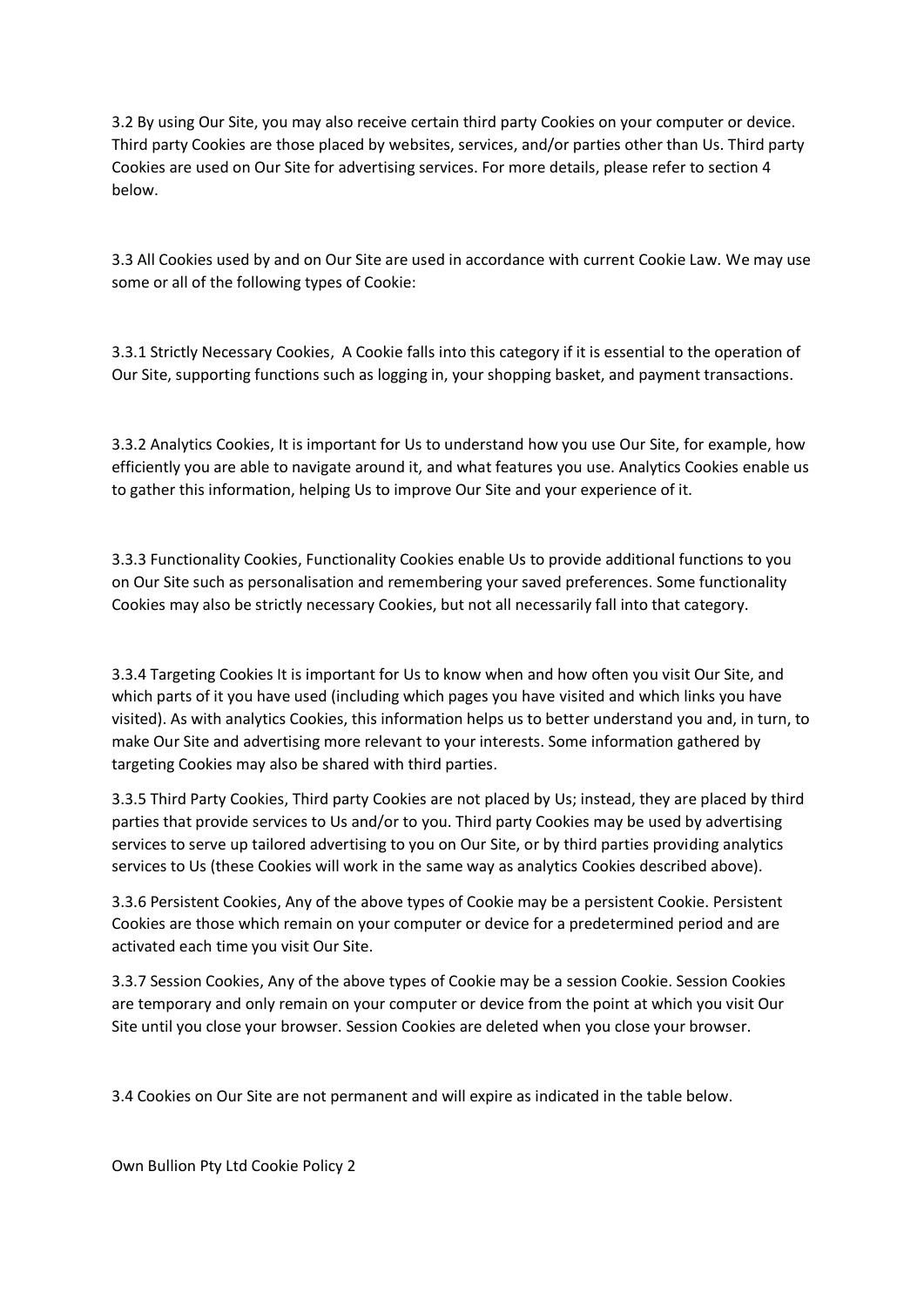3.5 For more details of the personal data that We collect and use, the measures we have in place to protect personal data, your legal rights, and our legal obligations, please refer to our Privacy Policy [https://www.ownbullion.com/privacypolicy.](https://www.ownbullion.com/privacypolicy)

3.6 For more specific details of the Cookies that We use, please refer to the table below.

# **4. What Cookies Does Our Site Use?**

4.1 The following first party Cookies may be placed on your computer or device:

| Name of Cookie | <b>Purpose &amp; Type</b> | <b>Strictly Necessary</b> |  |
|----------------|---------------------------|---------------------------|--|
| Wix            | Site Theme                | Yes                       |  |

4.2 The following third party Cookies may be placed on your computer or device:

| Name of Cookie           | <b>Purpose &amp; Type</b> | Provider                 | <b>Strictly Necessary</b> |
|--------------------------|---------------------------|--------------------------|---------------------------|
| <b>Visitor Analytics</b> | Website Traffic Analysis  | <b>Visitor Analytics</b> | <b>Yes</b>                |

4.3 Our Site uses analytics services provided by Visitor Analytics. Website analytics refers to a set of tools used to collect and analyse anonymous usage information, enabling Us to better understand how Our Site is used. This, in turn, enables Us to improve Our Site and the products AND services offered through it. You do not have to allow Us to use these Cookies, however whilst Our use of them does not pose any risk to your privacy or your safe use of Our Site, it does enable Us to continually improve Our Site, making it a better and more useful experience for you.

4.4 The analytics service(s) used by Our Site use(s) analytics Cookies to gather the required information.

4.5 The analytics service(s) used by Our Site use(s) the following analytics Cookies:

| Name of Cookie    | <b>Purpose &amp; Type</b> | Provider                 | <b>Strictly Necessary</b> |
|-------------------|---------------------------|--------------------------|---------------------------|
| Analytics Website | Traffic Analysis          | <b>Visitor Analytics</b> | Yes.                      |

# **5. Consent and Control**

5.1 Cookies will be automatically placed on the website as soon as you navigate to it. A disclaimer at the bottom of the page will provide information on the cookies. If you do not wish to accept these cookies, then please navigate away from the site / close the app and delete cookies from your browser. 5.2 In addition to the controls that We provide, you can choose to enable or disable Cookies in your internet browser. Most internet browsers also enable